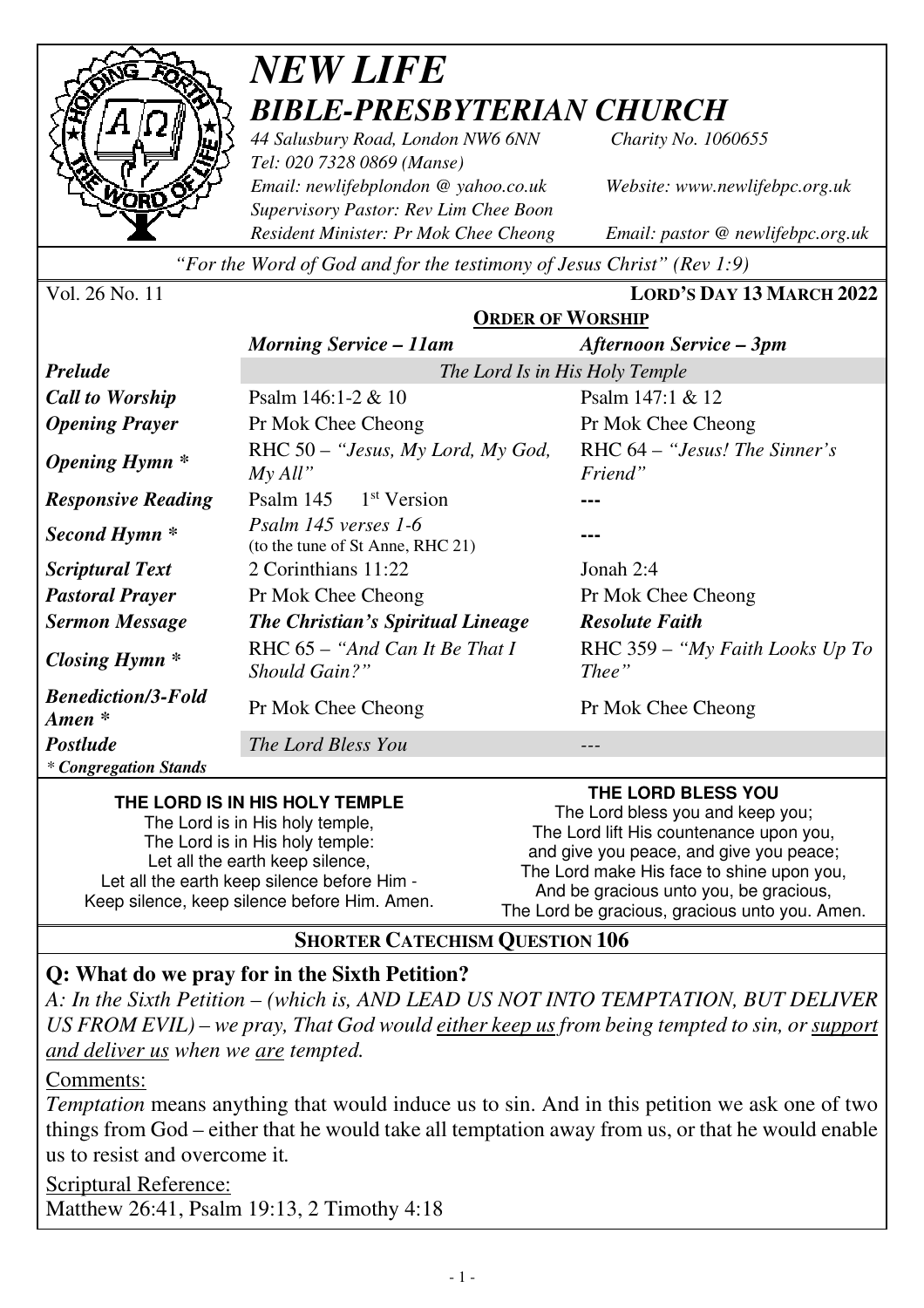# **THE MISTAKEN CHRISTIANS**

*"Not every one that saith unto me, Lord, Lord, shall enter into the kingdom of heaven; but he*  that doeth the will of my Father which is in heaven. Many will say to me in that day, Lord, Lord, *have we not prophesied in thy name? and in thy name have cast out devils? and in thy name done many wonderful works? And then will I profess unto them, I never knew you: depart from me, ye that work iniquity"* (Matthew 7:21-23).

## **Introduction**

We know from scriptures that there never was a time in the church of God in which all were Christians who professed to be so. When the Lord Jesus, as the Master himself had selected twelve men to be his nearest his disciples, yet there was a devil amongst the twelve. Judas, the treasurer of the apostles, was also a son of perdition. When Paul and the apostles went about to preach the gospel and to plant churches, surely there must have been a great harvest of souls into God's kingdom; but it was not so, the harvest was a mingled mass of wheats and tares. Tragically, this phenomenon continues still in the churches today, and will be so until the day of Jesus Christ (Matt 13:30).

The above mentioned verses spoken by the Lord Jesus clearly and soberly reveal that in the church of Christ, there are those who are termed as, "The mistaken Christians." According to the Lord Jesus, these are the people who said, "Lord, Lord," and yet Jesus says, not every one of them shall enter into the kingdom of heaven. So, what sort of people were they?

#### **1. Superficial Professors**

There is no doubt the Lord Jesus referred, in the first place, to a certain class of superficial professors, for they are satisfied with the shell of religion whether their heart is in it or not; they have a form of godliness, but they are strangers to its power (2 Tim. 3:5). They are content to clean the outside of the cup and the platter, but the washing of the inside, the new heart, the truth in the inward parts, the giving of the heart's love to Jesus, is not their intention.

If you say "Lord, Lord," you must yield a hearty obedience to the Lord Jesus, and make your inner nature to be the temple of the Spirit of God, or else your hypocrisy will condemn you at the day of judgement, as one who dared to insult the God of truth with a false profession.

## **2. Active Professors**

Yet another group, are those who are very busy in religious service, for Jesus says of them, "Many will say to me in that day, Lord, Lord, have we not prophesied in thy name?" In other words, they had not served in any mean position, for they had prophesied or preached in the name of Christ. They actively and prominently occupy the prophet's chair, and prophesy in Christ's name.

Furthermore, these people had obtained remarkable success, for they went on to say, "Have we not, in thy name, cast out devils?" It is indeed a great success to cast out devils, but if you and I are able to cast out evil spirits out of others, yet unable to cast the devil out of ourselves, then are we not in the most dire condition? It is better to be absolutely certain that our names are written in the Lamb's book of life than to *"speak with the tongues of men and of angels…, and have the gift of prophecy, and understand all mysteries, and all knowledge"* (1 Cor. 13: 1& 2).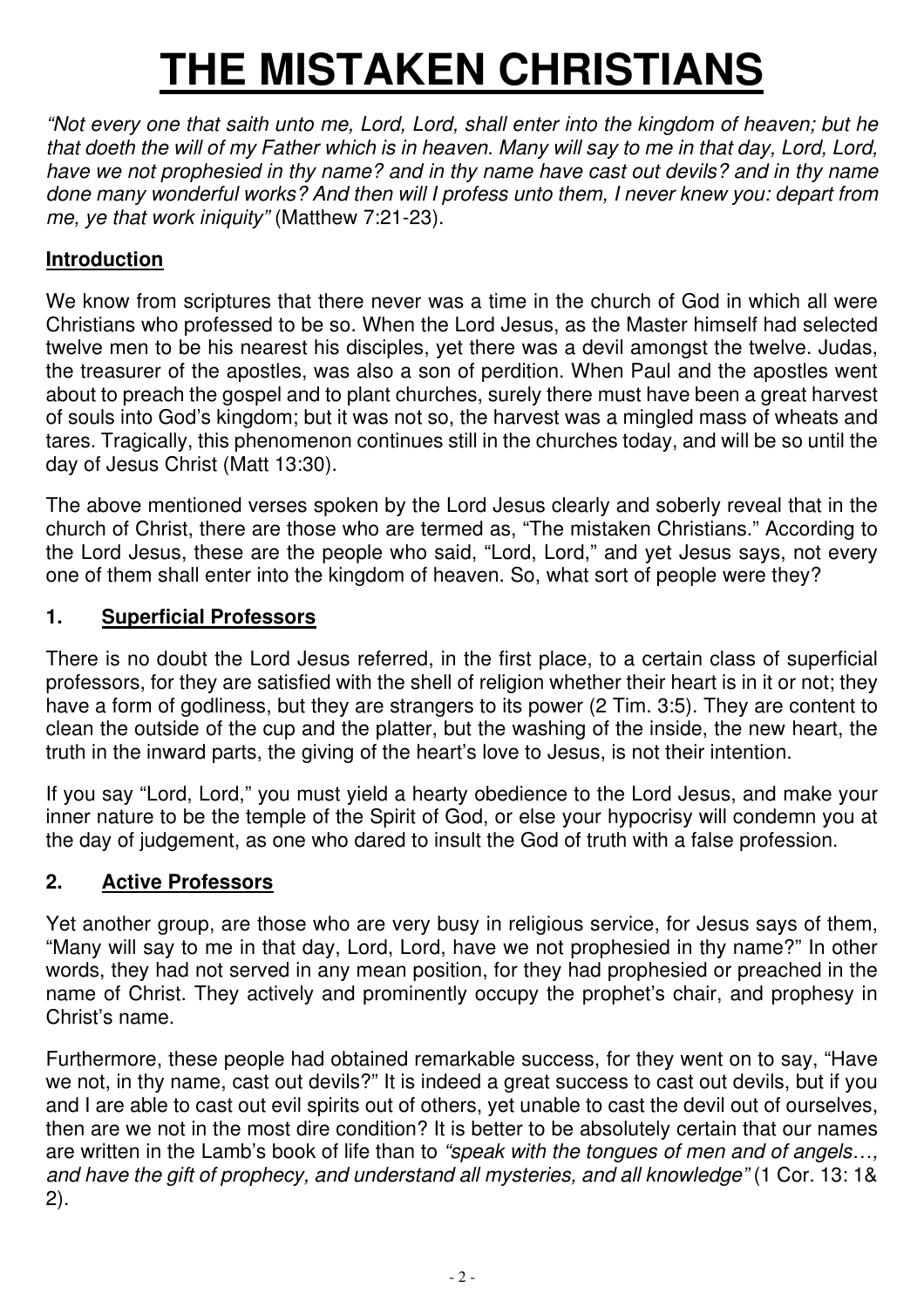## **3. Zealous Professors**

Moreover, these people were not merely professors, and doers of miraculous works, and very successful, but they were exceedingly zealous, and were noted for their energetic service, for they said, "Have we not, in thy name, done many wonderful works?"

They had done many works in Christ's name. They seemed as if they could never do too much, and what they did was really very wonderful; in fact, they did not like to do anything unless it was wonderful, and the people wondered at them, and so it kept them diligently at their work because they were so much wondered at.

Yet it is possible that a wonderful life should, after all, be a lost life, — that a doer of many wonderful works should, at the last, be found lacking; for so the Lord Jesus puts it in our text. Therefore, I urge each professed believer, however highly favoured he may have been in his Master's service, to put away from him everything that might veer to false security, and to ask himself, "Shall I, in that last great day of account, be proved to be right?"

## **4. True Professors**

There are many more varieties of vain professors that can fill the pages, but there is one more group of professors that Jesus mentioned in the text — "he that doeth the will of my Father which is in heaven," they are the true professors. They are the ones who are doing what their Master, Jesus, did — *"My meat is to do the will of him (God) that sent me"* (John 4:34). What is the will of his Father in heaven? We are expressly told in John 6:40, "this is the will of him that sent me (Christ), that every one which seeth the Son, and believeth on him, may have everlasting life." It is a part, then, of the will of God, which we must do if we would be saved, that we believe on Jesus Christ.

Therefore, it is not, your sacraments, your church-goings, your prayers, your bible reading and hymns; all these externals go for nothing, if you do not trust in the Lord Jesus, you have not even the foundation stone of salvation; your are lost; and may God have mercy upon you! It is a part of God's will, that where there is faith there should also be obedience to God, conformity to the divine precepts. In fact, true faith in Jesus Christ always brings about this. There never was one that believed in Jesus, and yet will not endeavour, by the help of the Holy Spirit seek to know and do the will of Jesus, his Saviour and Master. The true child of God, also, adds to his faith, love, and faith generate in him all the graces and virtues which adorn renewed the true professor, and bring glory to God.

## **Conclusion**

Therefore, judge yourselves, whether you know Jesus or not, and whether Jesus knows you; and, as you examine your hearts, whatever your verdict may be, take this last word of counsel; whether he knows you or not, come to him; trust in him; rest in him. If you fear whether you do know him, trust him without further delay. Then, if you have made a mistake previously, and have not really known him, you will begin to know him now; and if you have known him, you will blessedly renew your fellowship with him, and the question that has troubled you will vanish, and you will say, "Yes, Lord, blessed be your name, I do know you, and you know me, and you will know me for ever and ever." Amen.

*- Pr. Mok*